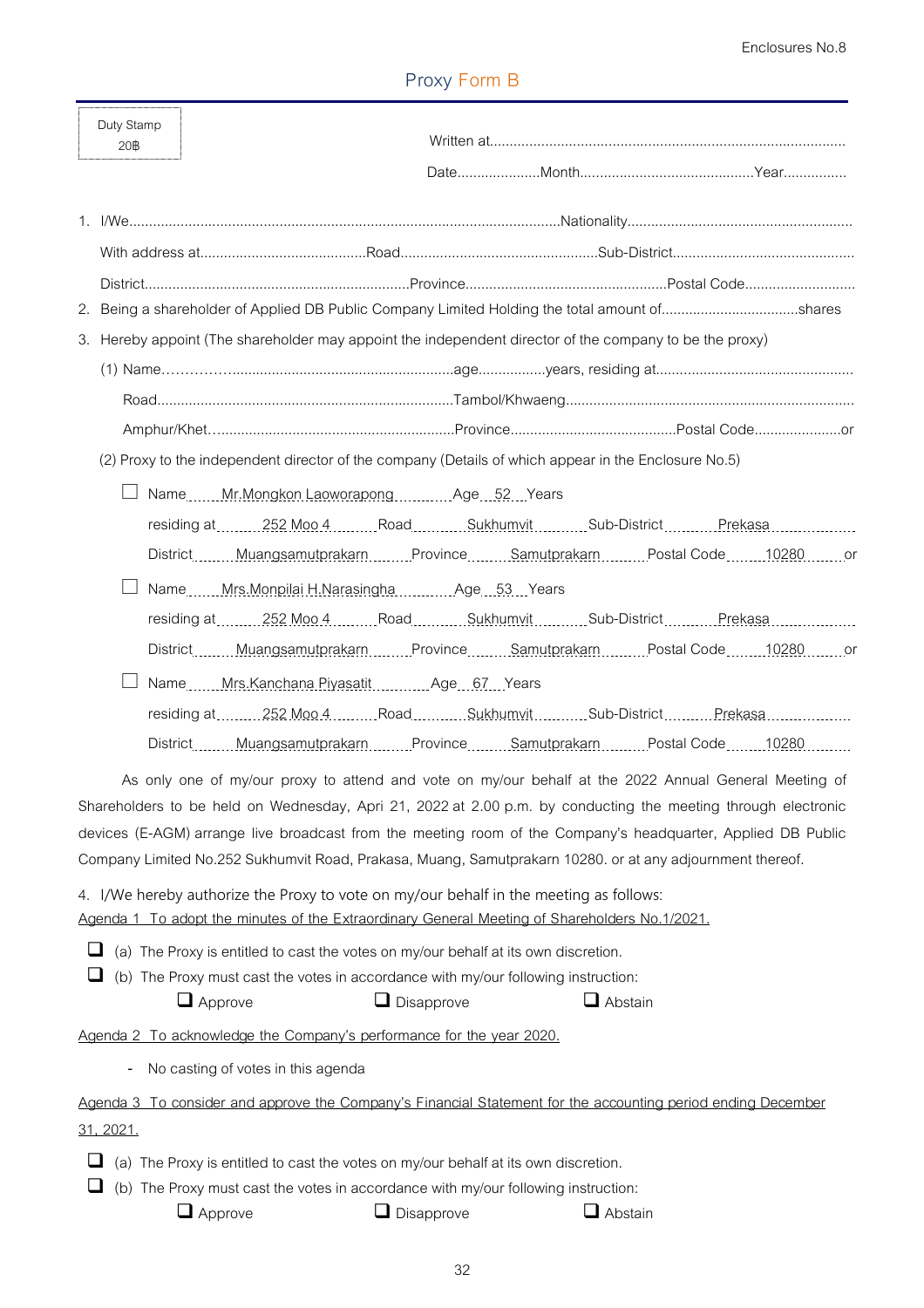| Agenda 4 To approve the allocation of the legal reserve and dividend payment for the year 2021. |                                                                                                              |                   |                                                                                                            |  |  |  |  |
|-------------------------------------------------------------------------------------------------|--------------------------------------------------------------------------------------------------------------|-------------------|------------------------------------------------------------------------------------------------------------|--|--|--|--|
| ⊔                                                                                               | (a) The Proxy is entitled to cast the votes on my/our behalf at its own discretion.                          |                   |                                                                                                            |  |  |  |  |
|                                                                                                 | (b) The Proxy must cast the votes in accordance with my/our following instruction:                           |                   |                                                                                                            |  |  |  |  |
|                                                                                                 | $\Box$ Approve                                                                                               | $\Box$ Disapprove | $\Box$ Abstain                                                                                             |  |  |  |  |
|                                                                                                 | Agenda 5 To consider and elect the directors in replacement of those who retire by rotation.                 |                   |                                                                                                            |  |  |  |  |
|                                                                                                 | (a) The Proxy is entitled to cast the votes on my/our behalf at its own discretion.                          |                   |                                                                                                            |  |  |  |  |
|                                                                                                 | (b) The Proxy must cast the votes in accordance with my/our following instruction:                           |                   |                                                                                                            |  |  |  |  |
|                                                                                                 | Appointment of the whole set of directors                                                                    |                   |                                                                                                            |  |  |  |  |
|                                                                                                 | $\Box$ Approve                                                                                               | Disapprove        | $\Box$ Abstain                                                                                             |  |  |  |  |
|                                                                                                 | Appointment of certain members                                                                               |                   |                                                                                                            |  |  |  |  |
|                                                                                                 | 1. Mr. Pawat Wongtangtrakul                                                                                  |                   |                                                                                                            |  |  |  |  |
|                                                                                                 | $\Box$ Approve                                                                                               | $\Box$ Disapprove | $\Box$ Abstain                                                                                             |  |  |  |  |
|                                                                                                 | 2. Mr. Wang Wanapaison                                                                                       |                   |                                                                                                            |  |  |  |  |
|                                                                                                 | $\Box$ Approve                                                                                               | $\Box$ Disapprove | $\Box$ Abstain                                                                                             |  |  |  |  |
|                                                                                                 | 3. Mr. Wuttichai Wongcharoensin                                                                              |                   |                                                                                                            |  |  |  |  |
|                                                                                                 | $\Box$ Approve                                                                                               | $\Box$ Disapprove | $\Box$ Abstain                                                                                             |  |  |  |  |
|                                                                                                 | 4. Mrs. Kanchana Piyasatit                                                                                   |                   |                                                                                                            |  |  |  |  |
|                                                                                                 | $\Box$ Approve                                                                                               | $\Box$ Disapprove | $\Box$ Abstain                                                                                             |  |  |  |  |
|                                                                                                 | Agenda 6 To consider and approve remuneration to the Board of Directors and Sub-Committee for the year 2022. |                   |                                                                                                            |  |  |  |  |
|                                                                                                 | (a) The Proxy is entitled to cast the votes on my/our behalf at its own discretion.                          |                   |                                                                                                            |  |  |  |  |
|                                                                                                 | (b) The Proxy must cast the votes in accordance with my/our following instruction:                           |                   |                                                                                                            |  |  |  |  |
|                                                                                                 | $\Box$ Approve                                                                                               | $\Box$ Disapprove | $\Box$ Abstain                                                                                             |  |  |  |  |
|                                                                                                 | Agenda 7 To consider and appoint auditors and remunerations 2022.                                            |                   |                                                                                                            |  |  |  |  |
|                                                                                                 | (a) The Proxy is entitled to cast the votes on my/our behalf at its own discretion.                          |                   |                                                                                                            |  |  |  |  |
|                                                                                                 | (b) The Proxy must cast the votes in accordance with my/our following instruction:                           |                   |                                                                                                            |  |  |  |  |
|                                                                                                 | $\Box$ Approve                                                                                               | $\Box$ Disapprove | $\Box$ Abstain                                                                                             |  |  |  |  |
|                                                                                                 | Agenda 8 To consider and approve the reduction of the Company's registered capital.                          |                   |                                                                                                            |  |  |  |  |
|                                                                                                 | (a) The Proxy is entitled to cast the votes on my/our behalf at its own discretion.                          |                   |                                                                                                            |  |  |  |  |
|                                                                                                 | (b) The Proxy must cast the votes in accordance with my/our following instruction:                           |                   |                                                                                                            |  |  |  |  |
|                                                                                                 | $\Box$ Approve                                                                                               | $\Box$ Disapprove | $\Box$ Abstain                                                                                             |  |  |  |  |
|                                                                                                 |                                                                                                              |                   | Agenda 9 To consider and approve the amendment of Clause 4. Of the Memorandum of Association of Company to |  |  |  |  |
| be in line with the reduction of Company's registered capital.                                  |                                                                                                              |                   |                                                                                                            |  |  |  |  |
| ⊔                                                                                               | (a) The Proxy is entitled to cast the votes on my/our behalf at its own discretion.                          |                   |                                                                                                            |  |  |  |  |
| ⊔                                                                                               | (b) The Proxy must cast the votes in accordance with my/our following instruction:                           |                   |                                                                                                            |  |  |  |  |
|                                                                                                 | $\Box$ Approve<br>$\Box$ Abstain<br>$\Box$ Disapprove                                                        |                   |                                                                                                            |  |  |  |  |
|                                                                                                 |                                                                                                              |                   |                                                                                                            |  |  |  |  |

**Agenda 10 To consider other matters (if any).**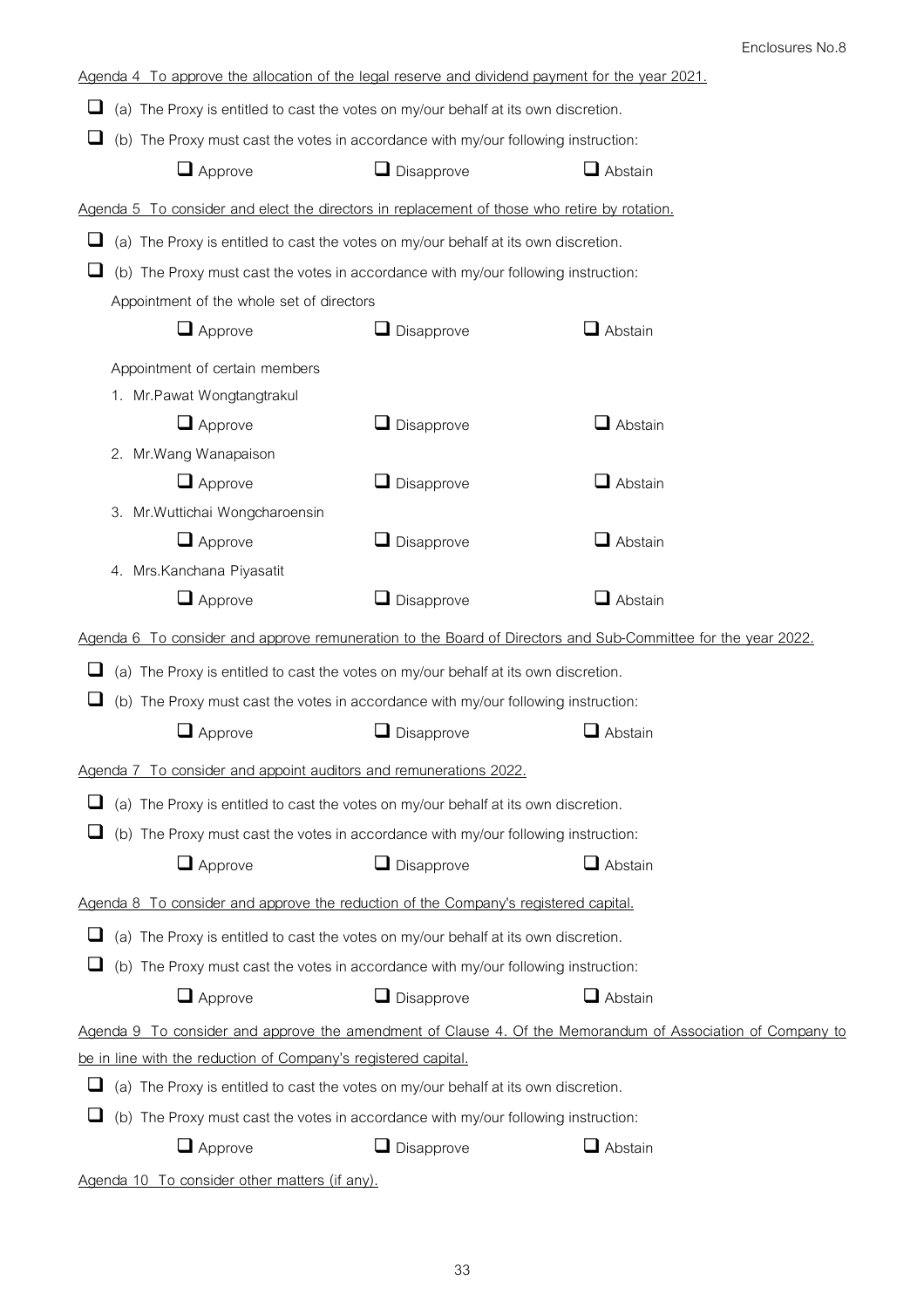- 5. Vote of the Proxy in any Agenda which is not in accordance with this Form of Proxy shall be invalid and shall not be the vote of the Shareholder.
- 6. In case I do not specify the authorization or the authorization is unclear, or if the meeting considers or resolves any matter other than those stated above, or if there is any change or amendment to any fact, the Proxy shall be authorized to consider and vote the matter on my / our behalf as the Proxy deems appropriate.

 Any acts taken by the proxy at the meeting shall, unless the proxy cast the votes not in compliance with my/our intention specified herein, be deemed as my/our own act(s) in all aspects.

| ------<br>$\cdot$                 | $-5.0$ | .<br>.<br>ັ                           | J. |
|-----------------------------------|--------|---------------------------------------|----|
| .<br>.<br>.<br>__________<br>---- |        | .<br>.<br>-------------------<br>---- |    |

## **Remark :**

- 1. A shareholder appointing a proxy must authorize only one proxy to attend the meeting and cast the votes on its behalf and the number of shares held by such a shareholder may not be split for more than one proxy in order to separate the votes.
- 2. Either all or each nominees to be the Board of Directors may be appointed as the directors in the agenda of appointment of the Directors.
- 3. Either all or each nominees to be the Board of Directors may be appointed as the directors in the agenda of appointment of the Directors.